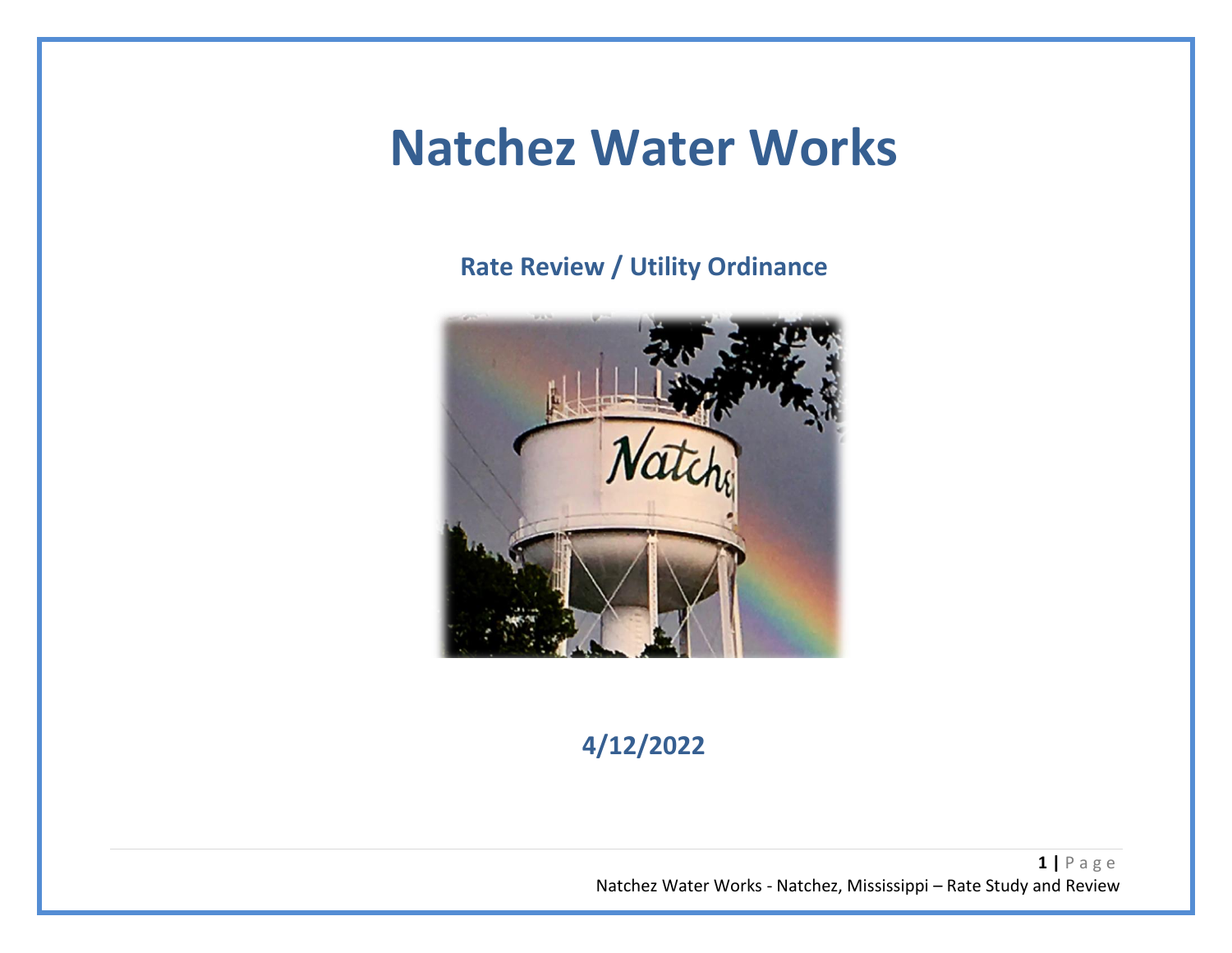

Natchez Water Works - Natchez, Mississippi – Rate Study and Review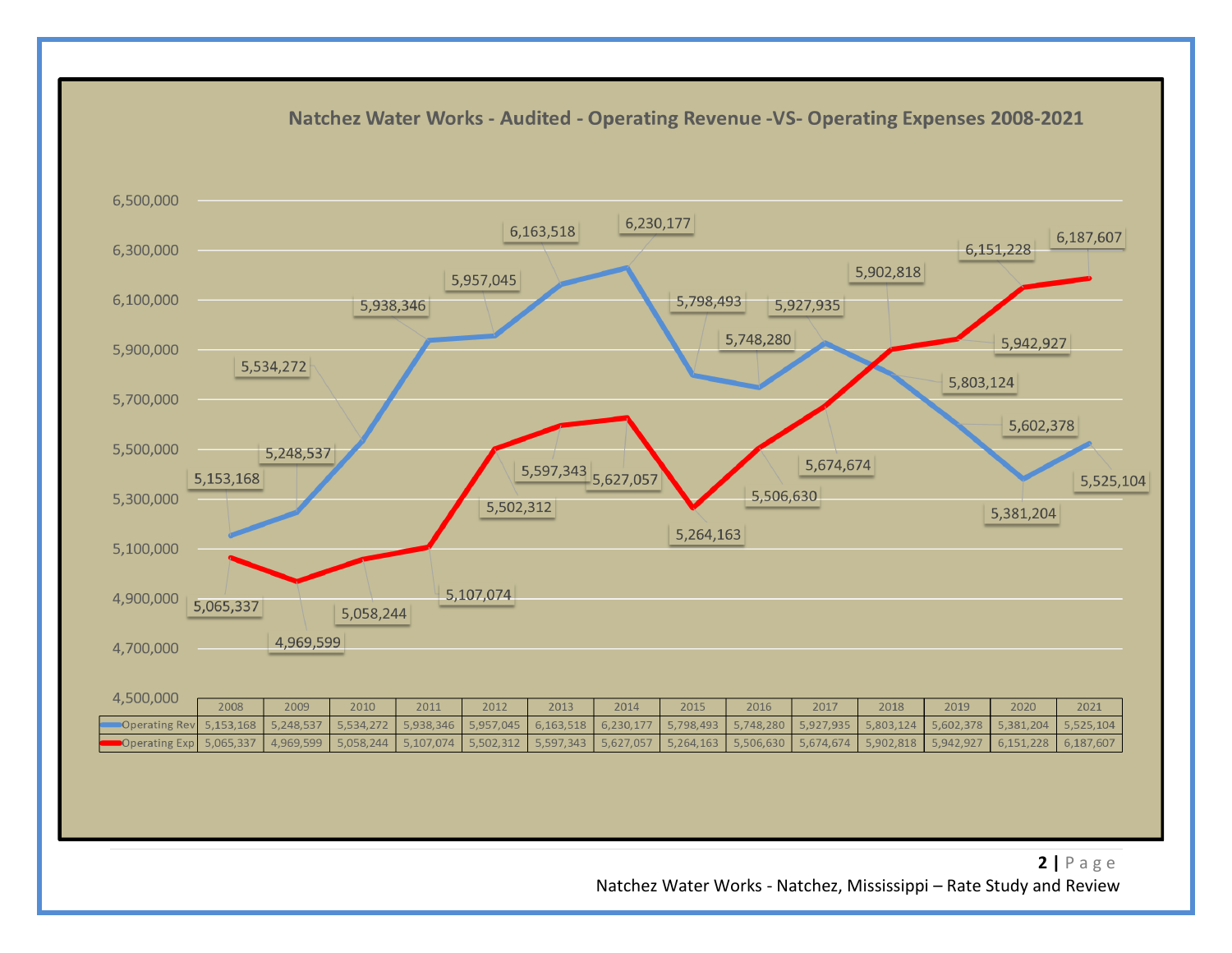| <b>NATCHEZ WATER WORKS</b>                                             |                                                                                                      |                           |                            |  |  |  |  |
|------------------------------------------------------------------------|------------------------------------------------------------------------------------------------------|---------------------------|----------------------------|--|--|--|--|
| CAPITAL IMPROVEMENTS PLAN - PLANNED PROJECTS MAINTENANCE AND EQUIPMENT |                                                                                                      |                           |                            |  |  |  |  |
| Updated 1/2022                                                         |                                                                                                      |                           |                            |  |  |  |  |
| <b>PRIORITY</b>                                                        | <b>DESCRIPTION</b>                                                                                   | <b>ESTIMATE</b>           |                            |  |  |  |  |
| 0                                                                      | Sludge Disposal - Sludge to Landfill                                                                 |                           | Hold                       |  |  |  |  |
|                                                                        | Waste Water Treatment Plant Upgrades 2 (Bar Screen / Compactor)                                      |                           |                            |  |  |  |  |
| 1                                                                      | (See Engineers Estimate by WGK)                                                                      | \$                        | 712,440.00                 |  |  |  |  |
|                                                                        | Waste Water Treatment Plant Upgrades 3 (Mechanical Grit System)                                      |                           |                            |  |  |  |  |
| 1<br>$\mathbf{1}$                                                      | (See Engineers Estimate by WGK)<br>Waste Water Treatment Plant Upgrades 1 - Clarifier Rehabilitation | \$<br>\$                  | 743,400.00<br>2,009,750.00 |  |  |  |  |
| $\overline{1}$                                                         | Technology - Upgrades - Billing - SCADA - Accounting                                                 | \$                        | 450,000.00                 |  |  |  |  |
| $\overline{1}$                                                         | Replace old problematic 2" cast iron, galv and pvc water lines                                       | $\mathfrak{S}$            | 500,000.00                 |  |  |  |  |
|                                                                        | PRIORITY 1 TOTAL                                                                                     | $\mathbb{S}$              | 4,415,590.00               |  |  |  |  |
|                                                                        | Sewer Lift Station Renovations (total 67) (Lining - pumps - motors)                                  |                           |                            |  |  |  |  |
| $\overline{2}$                                                         | @\$25k each                                                                                          | \$                        | 1,675,000.00               |  |  |  |  |
| $\overline{2}$                                                         | Waste Water Treatment Plant - Digester Blowers/Motors/Lab Equip.                                     | $\mathfrak{S}$            | 125,000.00                 |  |  |  |  |
|                                                                        | Equipment (New) I.E.: Dump Truck / Mini Excavator / Hydrovac /                                       |                           |                            |  |  |  |  |
| 2                                                                      | Sewer Camera System                                                                                  | \$                        | 525,000.00                 |  |  |  |  |
|                                                                        | Elms Court Sewer Line - Ongoing Repairs due to Erosion /                                             |                           |                            |  |  |  |  |
| 2                                                                      | <b>Bulkheads/Retaining Walls</b>                                                                     | \$                        | 500,000.00                 |  |  |  |  |
|                                                                        | PRIORITY 2 TOTAL                                                                                     | $\mathfrak{S}$            | 2,825,000.00               |  |  |  |  |
| 3                                                                      | Inflow and Infiltration                                                                              | \$                        | 1,500,000.00               |  |  |  |  |
| 3                                                                      | Waste Water Treatment Plant (Green House Roofs @ \$125k each)                                        | $\mathfrak{L}$            | 250,000.00                 |  |  |  |  |
|                                                                        | Water Valve Changeout Program \$5000 each x 25 + 8 Valves at                                         |                           |                            |  |  |  |  |
| 3                                                                      | <b>Union Street Tank!!!</b>                                                                          | \$                        | 165,000.00                 |  |  |  |  |
| 3                                                                      | Building Upgrades - ADA - Maintenance                                                                | \$                        | 125,000.00                 |  |  |  |  |
| 3<br>3                                                                 | <b>Water Loss Survey</b><br>Line Manholes - Industrial - Port area - Other Misc. Locations           | \$<br>\$                  | 75,000.00                  |  |  |  |  |
| 3                                                                      | Old Water Meter Change Out (@4000 @ \$500 Each)                                                      | $\boldsymbol{\mathsf{S}}$ | 50,000.00<br>2,000,000.00  |  |  |  |  |
|                                                                        | PRIORITY 3 TOTAL                                                                                     | $\mathfrak{S}$            | 4,165,000.00               |  |  |  |  |
|                                                                        | Aged Water Line Replacement (Identify/Replace - Services) (1000 @                                    |                           |                            |  |  |  |  |
| 4                                                                      | \$1000)                                                                                              | \$                        | 1,000,000.00               |  |  |  |  |
| 4                                                                      | Truss and Trunk Line Rehabilitation                                                                  | \$                        | 250,000.00                 |  |  |  |  |
|                                                                        | <b>TOTAL PRIORITY 4</b>                                                                              | $\boldsymbol{\mathsf{S}}$ | 1,250,000.00               |  |  |  |  |
| $\overline{5}$                                                         | Kill old Water Services (1000@\$750ea)                                                               | \$                        | 750,000.00                 |  |  |  |  |
| 5                                                                      | Pigging force mains (Pintard, Port, Beau Pre, Prison)                                                | \$                        | 50,000.00                  |  |  |  |  |
| 5                                                                      | Sewer Line replacement / Repairs - Misc. Locations                                                   | $\boldsymbol{\mathsf{S}}$ | 225,000.00                 |  |  |  |  |
|                                                                        | Raw Water Mains out Morgantown Road - Add Valves - Upgrade PVC                                       |                           |                            |  |  |  |  |
| 5                                                                      | to Ductile Iron Pipe??                                                                               | \$                        | 350,000.00                 |  |  |  |  |
|                                                                        | Elevated Tanks - Exterior Full Sand Blast and Paint (over next 8 years -                             |                           |                            |  |  |  |  |
| $5\phantom{.0}$                                                        | See estimate by WGK)                                                                                 | \$                        | 500,000.00                 |  |  |  |  |
|                                                                        | <b>PRIORITY 5 TOTAL</b>                                                                              | $\boldsymbol{\mathsf{S}}$ | 1,875,000.00               |  |  |  |  |
| 6                                                                      | Adding Lift Station on Beau Pre Force Main (Low Priority-Hold)                                       | \$                        | 250,000.00                 |  |  |  |  |
| 6                                                                      | Water System - Pressure Monitoring System                                                            | \$                        | 150,000.00                 |  |  |  |  |
| $\overline{?}$                                                         | Construct 3rd Clarifier at WWTP - (Investigate Priority)<br>PRIORITY 6 TOTAL                         | \$                        | 1,500,000.00               |  |  |  |  |
|                                                                        | \$                                                                                                   | 1,900,000.00              |                            |  |  |  |  |
|                                                                        | \$                                                                                                   | 16,430,590.00             |                            |  |  |  |  |

Natchez Water Works - Natchez, Mississippi – Rate Study and Review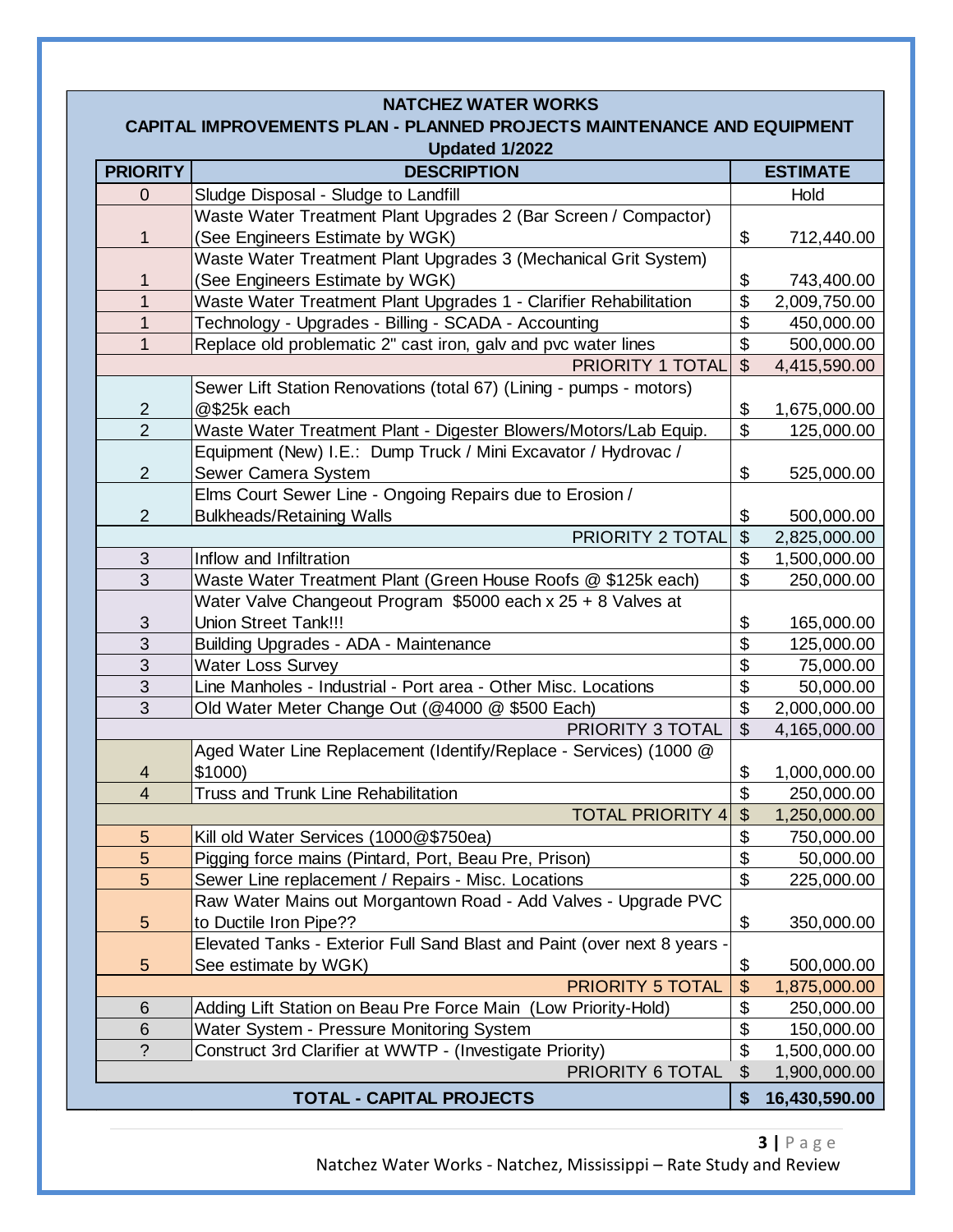### Natchez Water Works Consumption Range Chart for Calculations

| <b>Consumption Range</b><br><b>Cubic Feet</b> | Average<br>Consumption<br><b>Cubic Feet</b> | No. of Accounts |  |
|-----------------------------------------------|---------------------------------------------|-----------------|--|
| 0 to 300                                      | 156                                         | 2,671           |  |
| 300 to 1,000                                  | 559                                         | 3,245           |  |
| 1,000 to 5,000                                | 1,745                                       | 875             |  |
| 5,000 to 10,000                               | 6,766                                       | 64              |  |
| 10,000 to 50,000                              | 22,696                                      | 68              |  |
| 50,000 to 100,000                             | 68,500                                      | 10              |  |
| 100,000 to 300,000                            | 173,500                                     | 5               |  |
| Over 300,000                                  | 430,000                                     |                 |  |

| <b>Account Structure</b> |                        |  |  |  |
|--------------------------|------------------------|--|--|--|
| <b>Meter Size</b>        | <b>Active Accounts</b> |  |  |  |
| 3/4"                     | 6,603                  |  |  |  |
| 1"                       | 135                    |  |  |  |
| 1.5"                     | 59                     |  |  |  |
| 2"                       | 113                    |  |  |  |
| 4"                       | 18                     |  |  |  |
| 6"                       | 8                      |  |  |  |
| R''                      | 3                      |  |  |  |

**Base Rate Customers (2,671 or 38%) have not had a rate increase in 15 years.**

**All other Customers have not had a rate increase in 11 years.**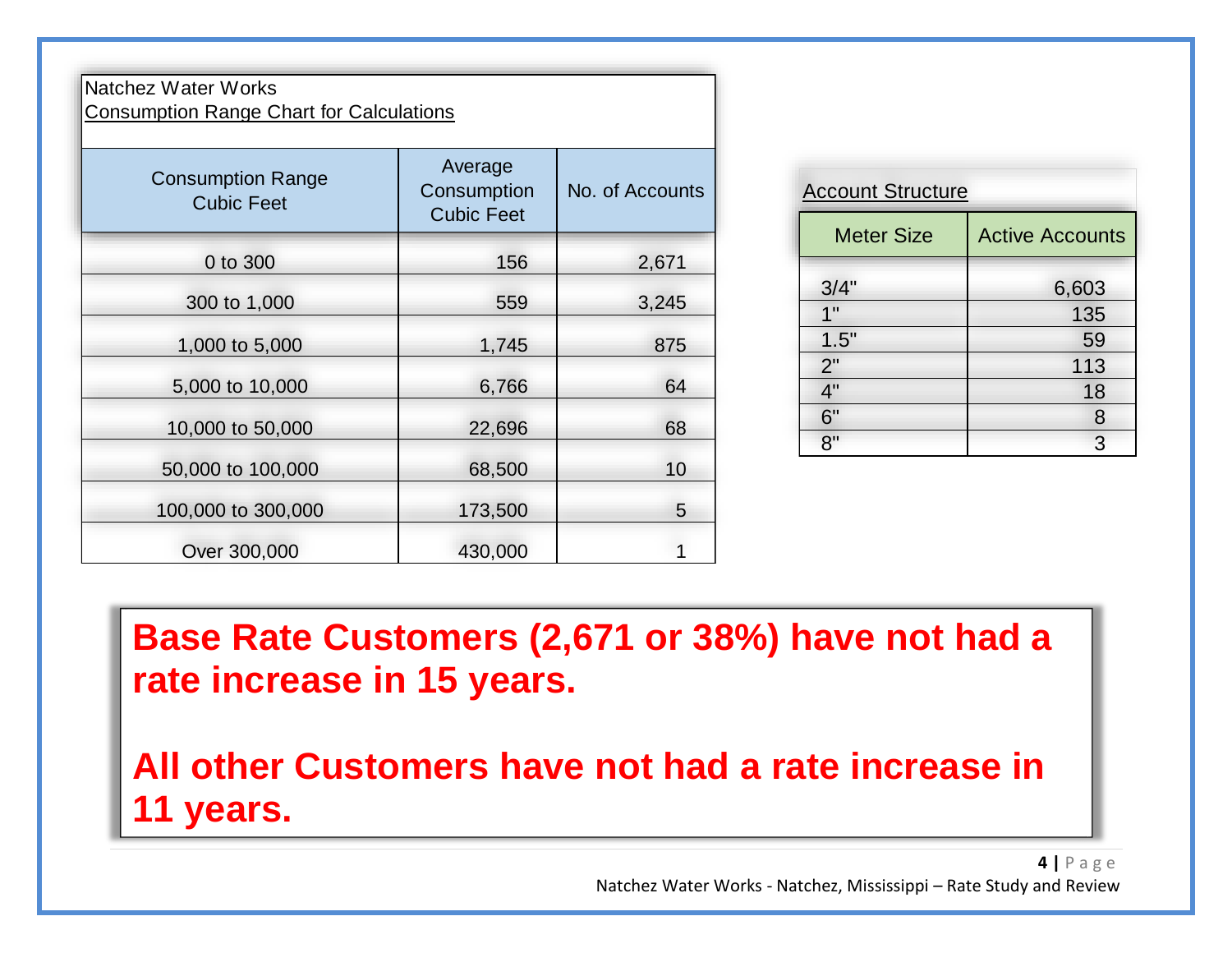|                   | <b>OPTION 3 - MINIMUM CHARGE INCREASE</b>                                                                                                             |          |               |  |                   |                                   |                      |  |
|-------------------|-------------------------------------------------------------------------------------------------------------------------------------------------------|----------|---------------|--|-------------------|-----------------------------------|----------------------|--|
|                   | BASE RATE (MINIMUM CHARGE) SHALL BE COMPUTED AS FOLLOWS:<br>20% INCREASE TO BASE RATE (YEAR 1)<br>(Note: Minimum Charges Shall Not Increase Annually) |          |               |  |                   |                                   |                      |  |
|                   | <b>MINIMUM MONTHLY CHARGES</b><br>(300 Cubic Feet Allowance)                                                                                          |          |               |  |                   | <b>REVENUE INCREASE OVER TIME</b> |                      |  |
| <b>Meter Size</b> |                                                                                                                                                       | Current  | <b>YEAR 1</b> |  | Year of Increase  | <b>Increase</b>                   | <b>Running Total</b> |  |
|                   | 3/4"                                                                                                                                                  | \$10.00  | \$12.00       |  | Year 1            | \$350,000                         | \$350,000            |  |
|                   | 1"                                                                                                                                                    | \$13.34  | \$16.01       |  | Year 2            | \$160,000                         | \$510,000            |  |
|                   | $1 - 1/2"$                                                                                                                                            | \$16.71  | \$20.05       |  | Year <sub>3</sub> | \$172,000                         | \$682,000            |  |
|                   | 2"                                                                                                                                                    | \$21.45  | \$25.74       |  | Year <sub>4</sub> | \$109,000                         | \$791,000            |  |
|                   | 4"                                                                                                                                                    | \$62.51  | \$75.01       |  | Year 5            | \$109,000                         | \$900,000            |  |
|                   | 6"                                                                                                                                                    | \$104.29 | \$125.15      |  | Year 6            | \$117,000                         | \$1,017,000          |  |
|                   | 8"                                                                                                                                                    | \$166.85 | \$200.22      |  |                   |                                   |                      |  |
|                   |                                                                                                                                                       |          |               |  |                   | <b>Total Increase:</b>            | \$1,017,000          |  |

### **OPTION 3 - OVER 300 CUBIC FEET RATE CHARGES (Per 100 Cubic Feet)**

#### **5% VOLUMETRIC TIER INCREASE FROM YEAR 2 TO YEAR 6**

| <b>Tier Rate Schedule</b><br>(Cubic Feet) |                         | <b>YEAR 1</b>    | <b>YEAR 2</b>                                                                        | <b>YEAR 3</b> | <b>YEAR 4</b> | <b>YEAR 5</b> | <b>YEAR 6</b> |
|-------------------------------------------|-------------------------|------------------|--------------------------------------------------------------------------------------|---------------|---------------|---------------|---------------|
| From                                      | To                      | <b>No Change</b> | 5% Tier Increase 5% Tier Increase 5% Tier Increase 5% Tier Increase 5% Tier Increase |               |               |               |               |
| 300                                       | 10,000                  | 2.46             | \$2.58                                                                               | \$2.71        | \$2.85        | \$2.99        | \$3.14        |
| 10,000                                    | 300,000                 | 2.46             | \$2.58                                                                               | \$2.71        | \$2.71        | \$2.71        | \$2.71        |
| 300,000                                   | 1,000,000               | 2.46             | \$2.58                                                                               | \$2.58        | \$2.58        | \$2.58        | \$2.58        |
| 1,000,000                                 | 99,999,999              | 2.46             | \$2.46                                                                               | \$2.46        | \$2.46        | \$2.46        | \$2.46        |
|                                           | = Changes from Option 2 |                  |                                                                                      |               |               |               |               |

**5 |** P a g e Natchez Water Works - Natchez, Mississippi – Rate Study and Review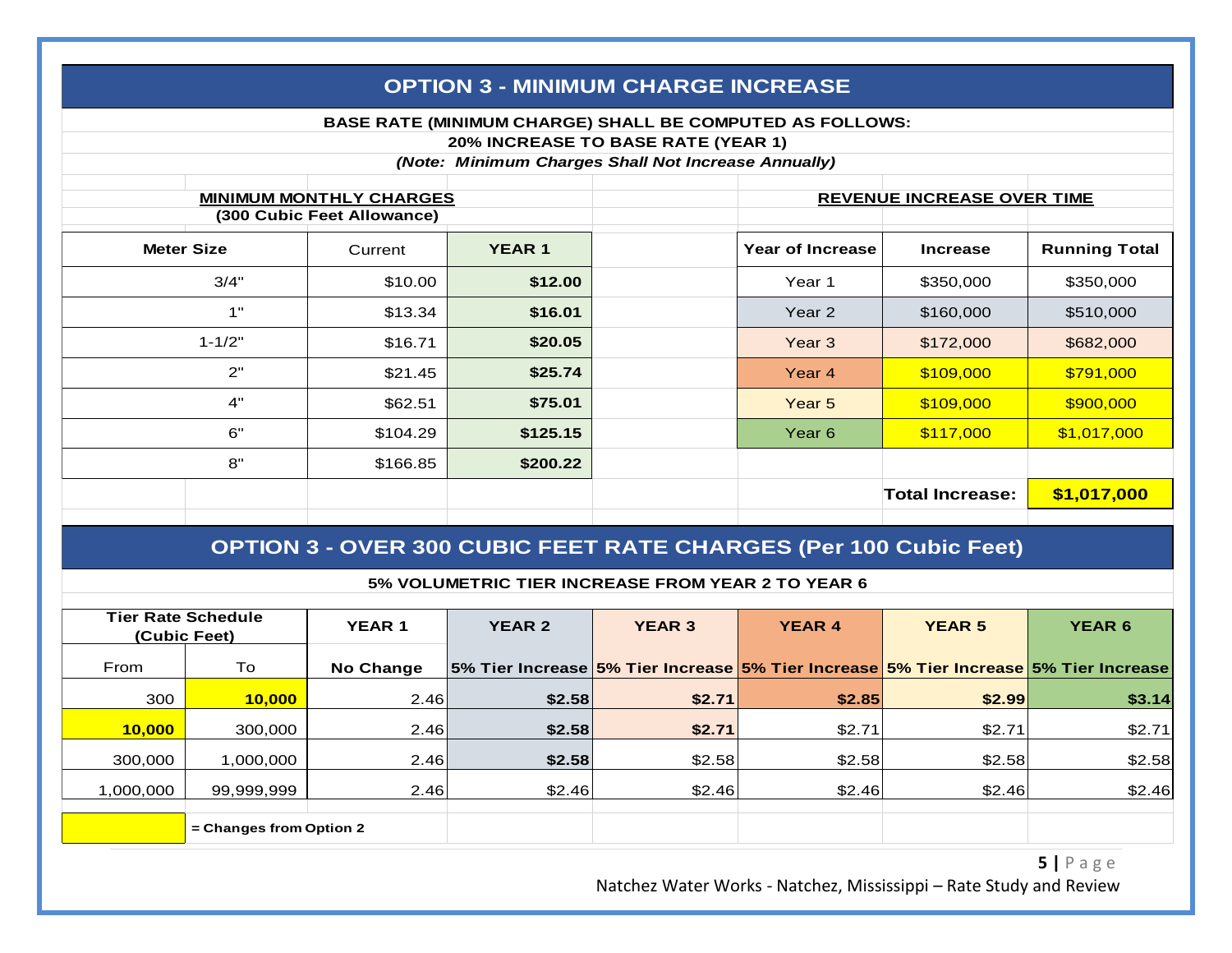• **Utility Rates Compared to present and future Natchez Water Works Rates (based on 5,000 gallons / 668 Cubic Feet) Information taken from "Allen & Hoshall 2020 Water and Sewer Rates Survey"**

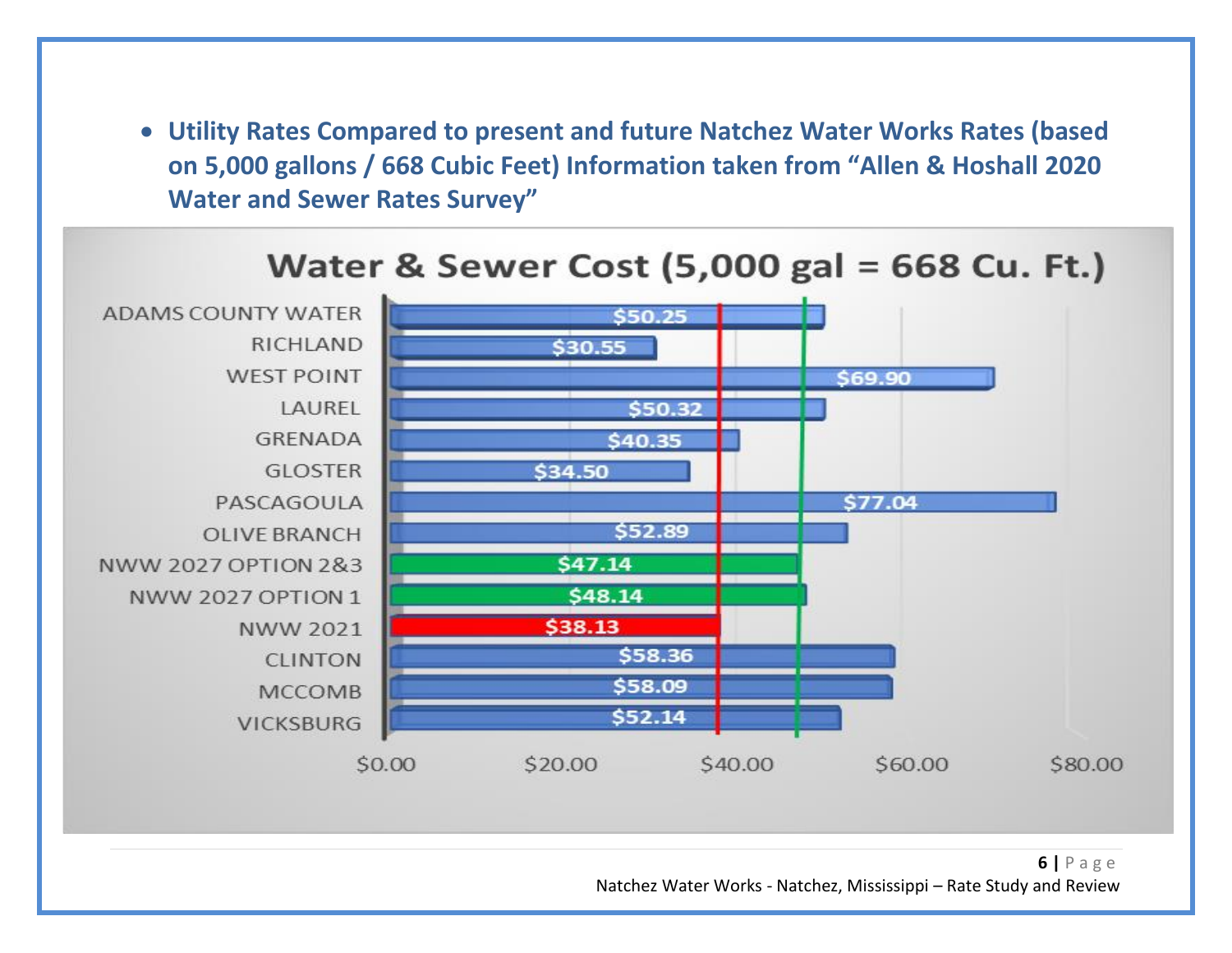

% Revenue Contribution (Water and Sewer Sales) **Current Rates -vs- Option 3 Tier Rates** 

Natchez Water Works - Natchez, Mississippi – Rate Study and Review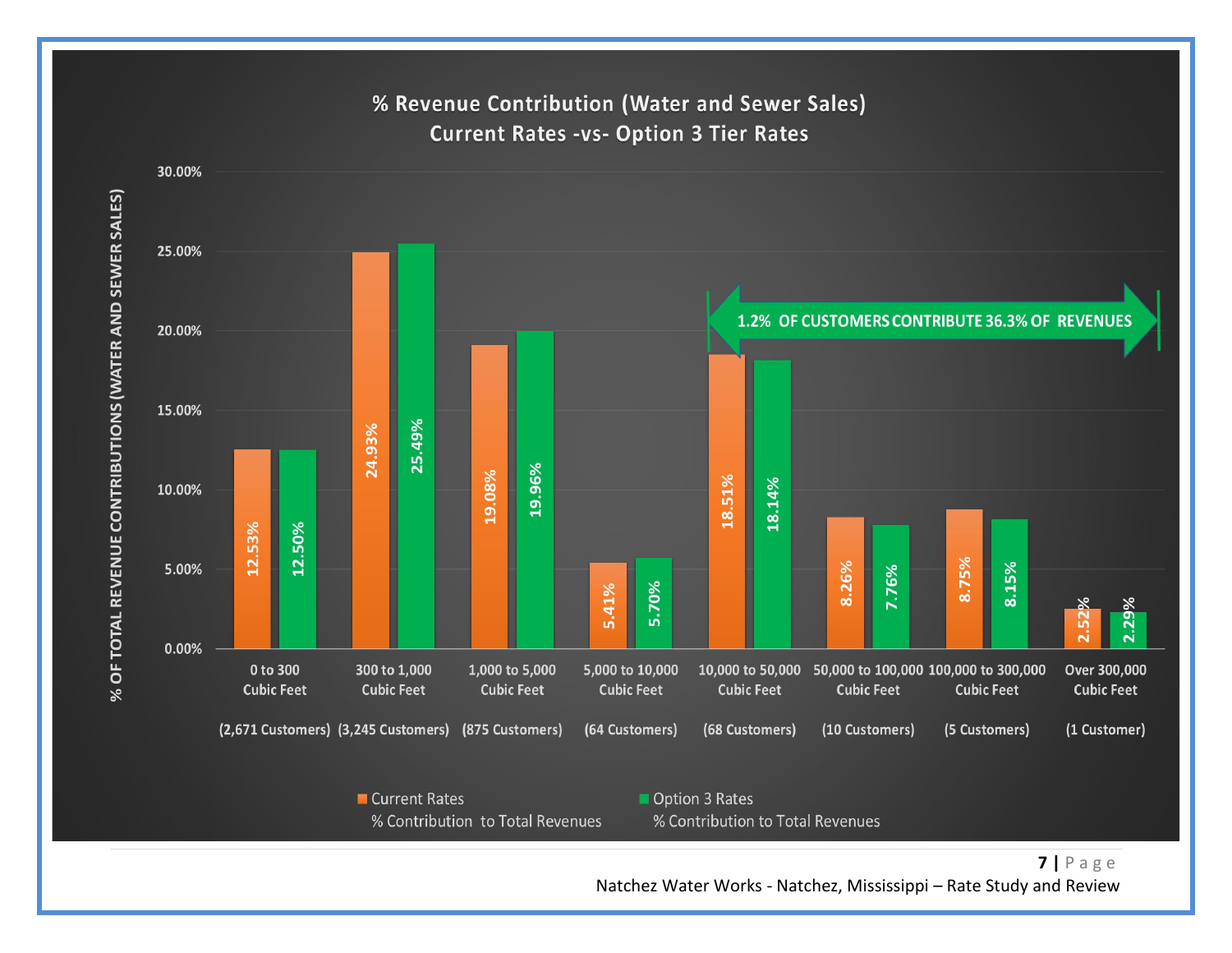## Mississippi city increases water and sewer rates more than 16%

Published 5:58 am Monday, October 4, 2021

People in a southwestern Mississippi city will be paying higher bills for water and sewer service.

The McComb Board of Selectmen voted 4-2 Tuesday to increase the base rate for water and sewer by \$12.41 a month, the Enterprise-Journal reported. That is about a 16.6% increase.

Effective Friday, the city's new minimum bill is \$86.88.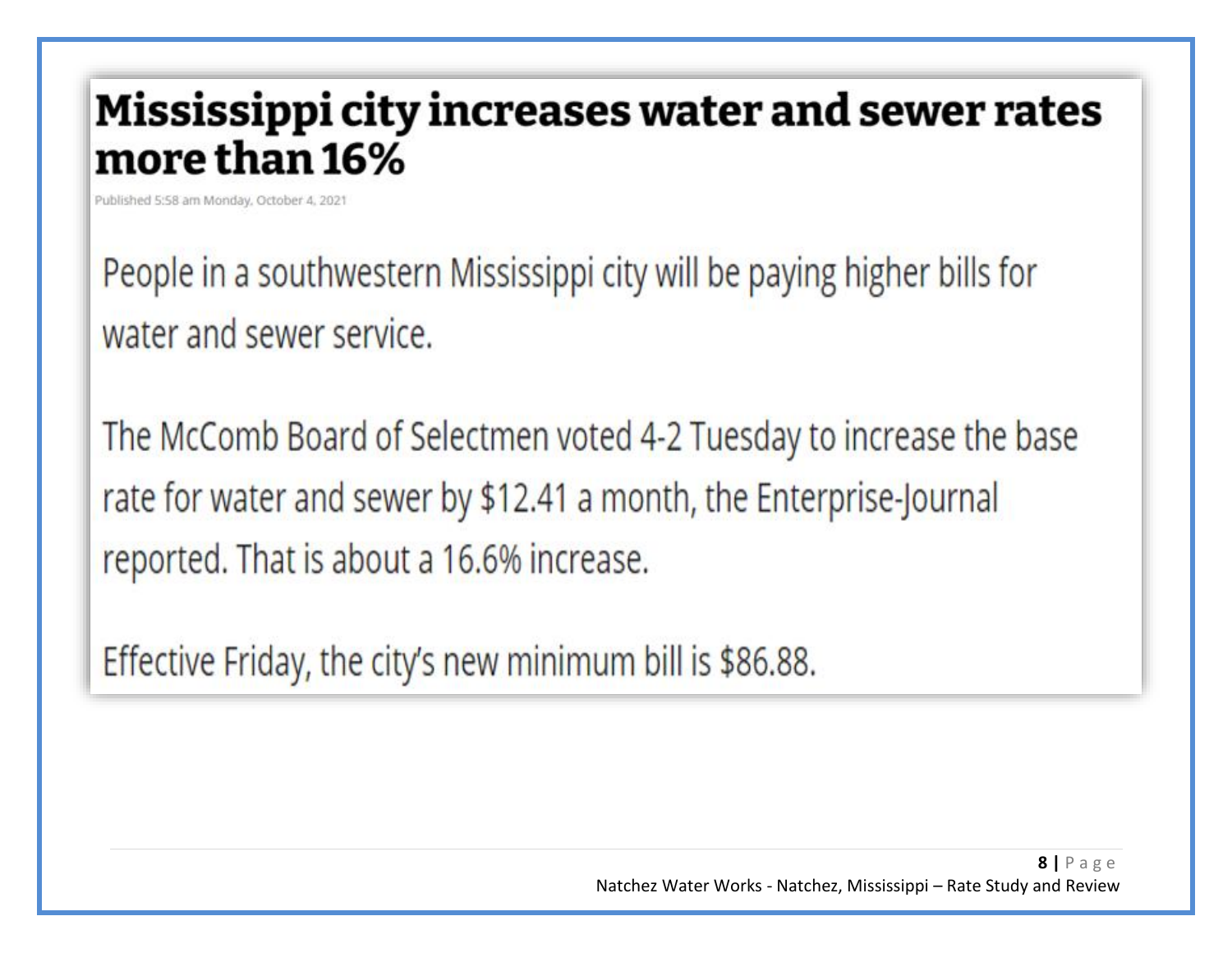# **CITY OF HATTIESBURG CONSENT DECREE**

## **BACKGROUND INFORMATION**

On Wednesday, August 26, the City of Hattiesburg entered into a consent decree with the US Environmental Protection Agency (EPA) and the Mississippi Department of Environmental Quality (MDEQ) to significantly reduce sanitary sewer overflows (SSOs) and to improve the overall operations of Hattiesburg's sewer system.

The consent decree - a 16-year improvement plan - accompanies a lawsuit by the EPA after seven years of negotiations, which began in September 2012 when an EPA inspection report notated unreported SSOs.

October 1, 2021

### Water Rate Increases Reflected on December Bill

in News & Updates

Hattiesburg, Mississippi - In December, water and sewer customers will see the first of a three-year rate increase, which was voted on unanimously by the Hattiesburg City Council during its Fiscal Year 2022 budget approval in September.

The rate increase is a phased-in three-year increase, which was proposed to the council as a part of a capital improvements plan for the City's water and sewer systems which is necessary to accommodate infrastructure needs required by the City's consent decree.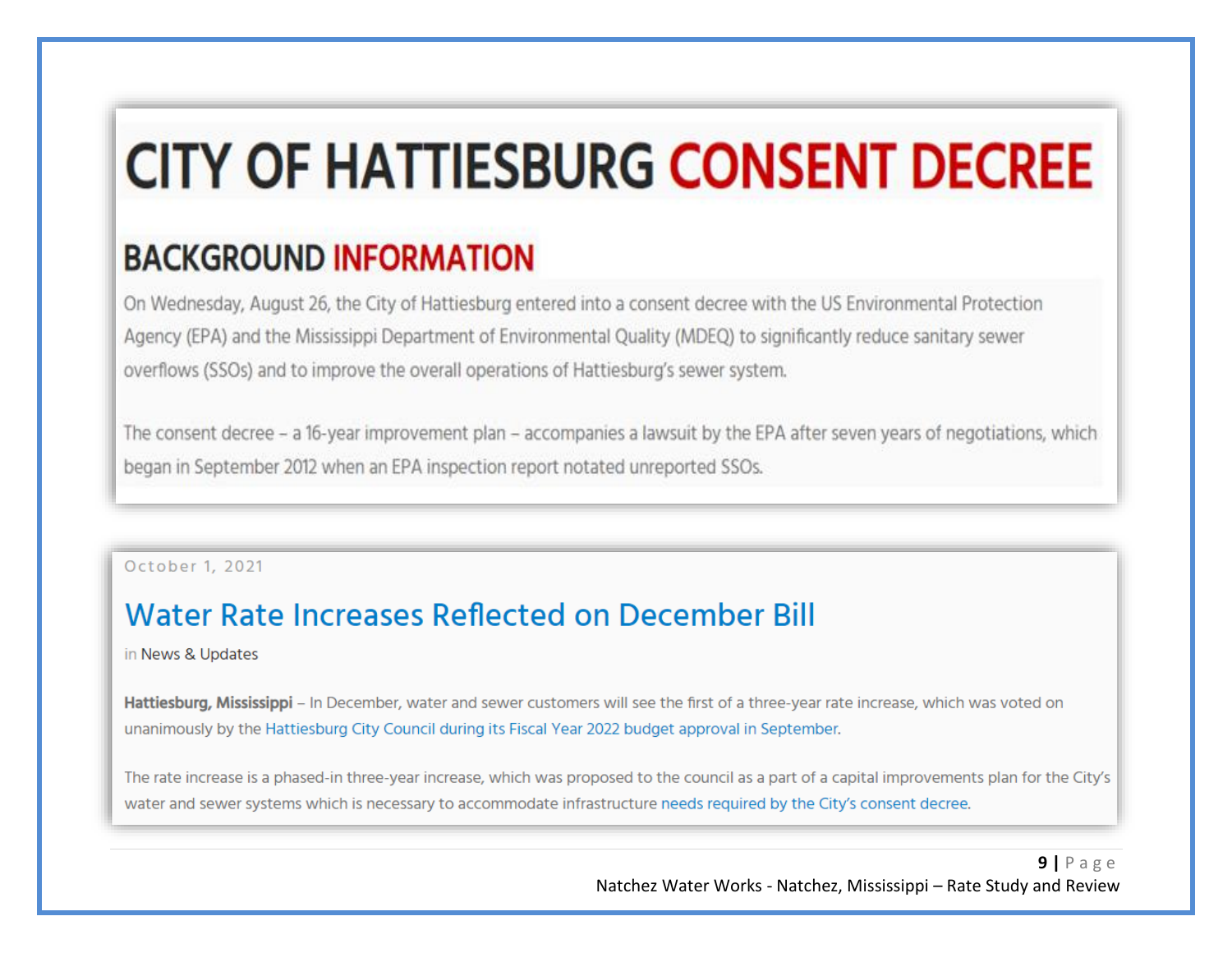## Water and sewer rates going up in Jackson

Jackson city council (WLBT) By Anthony Warren Published: Dec. 14, 2021 at 1:02 PM CST

### **O**⊠А⊕Ш

JACKSON, Miss. (WLBT) - Jackson residents are about to see their water and sewer rates go up.

After more than an hour and a half of discussion, the Jackson City Council narrowly approved raising its water and sewer rates for customers.

However, the council voted down a proposal to raise sanitation fees to \$35 a month.

Jackson leaders say the increases were needed to meet consent decree requirements, bring the city into compliance with its bond covenants and cover current operating costs within its solid waste division.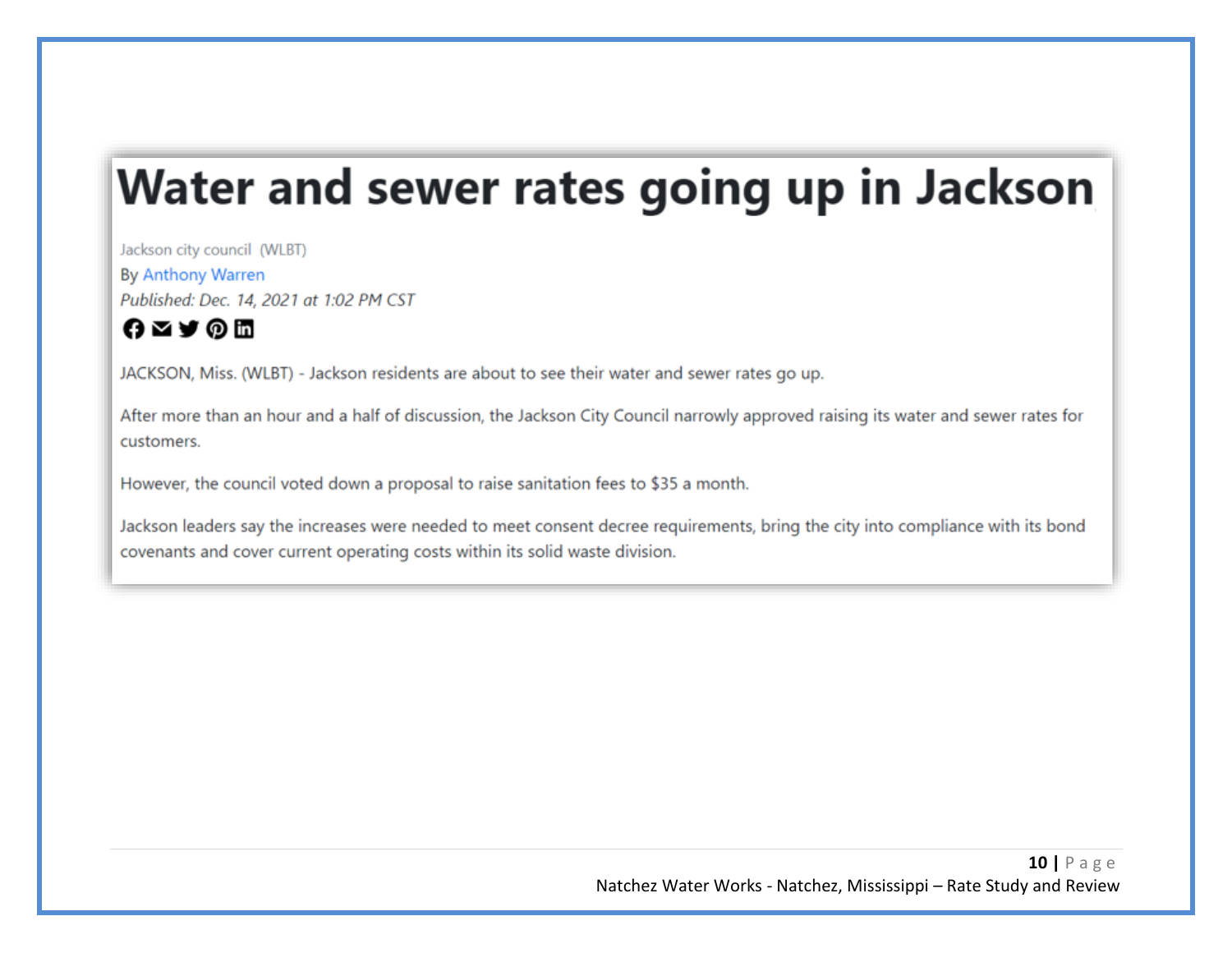Generated February 18, 2022, 1:21 PM CST.



#### REPORT OF INSPECTION OF DRINKING WATER SUPPLY

#### PWS: 0010002 Class: C

An inspection of the CITY OF NATCHEZ water supply in ADAMS county was made on 02/09/2022. Present at the time of inspection was PHILLIP L WEBB, OPERATOR; WRITER. Official TONY W MOON Address P O BOX 1325 NATCHEZ MS 39121 W.W. Operator PHILLIP L WEBB Address 14 HIBISCUS LANE NATCHEZ MS 39120 No. Connections 8199 No. Meters Population Served 15792 Field Chemical Analysis: pH \_\_ Cl2(free) \_\_ Cl2(total) H2S N/A Iron \_\_\_\_ Fluoride \_\_\_\_\_ Point of Sampling DISTRIBUTION Water Rates \_\_\_\_\_ This inspection included a sanitary survey for compliance with the Ground Water Rule.

#### **COMMENTS**

Technical: 5 Managerial: 5 Financial: 4

OVERALL CAPACITY RATING: 4.7 / 5.0

### Page: 2 - CITY OF NATCHEZ - Inspection Report

5. The system has not raised rates within the past five years. The previous years audits show expeditures exceeding revenues. In order to ensure that the system reamins financially stable, the rates should be reviewed in depth. For this reason, credit was not allowed for question F1 on the capacity assessment form.